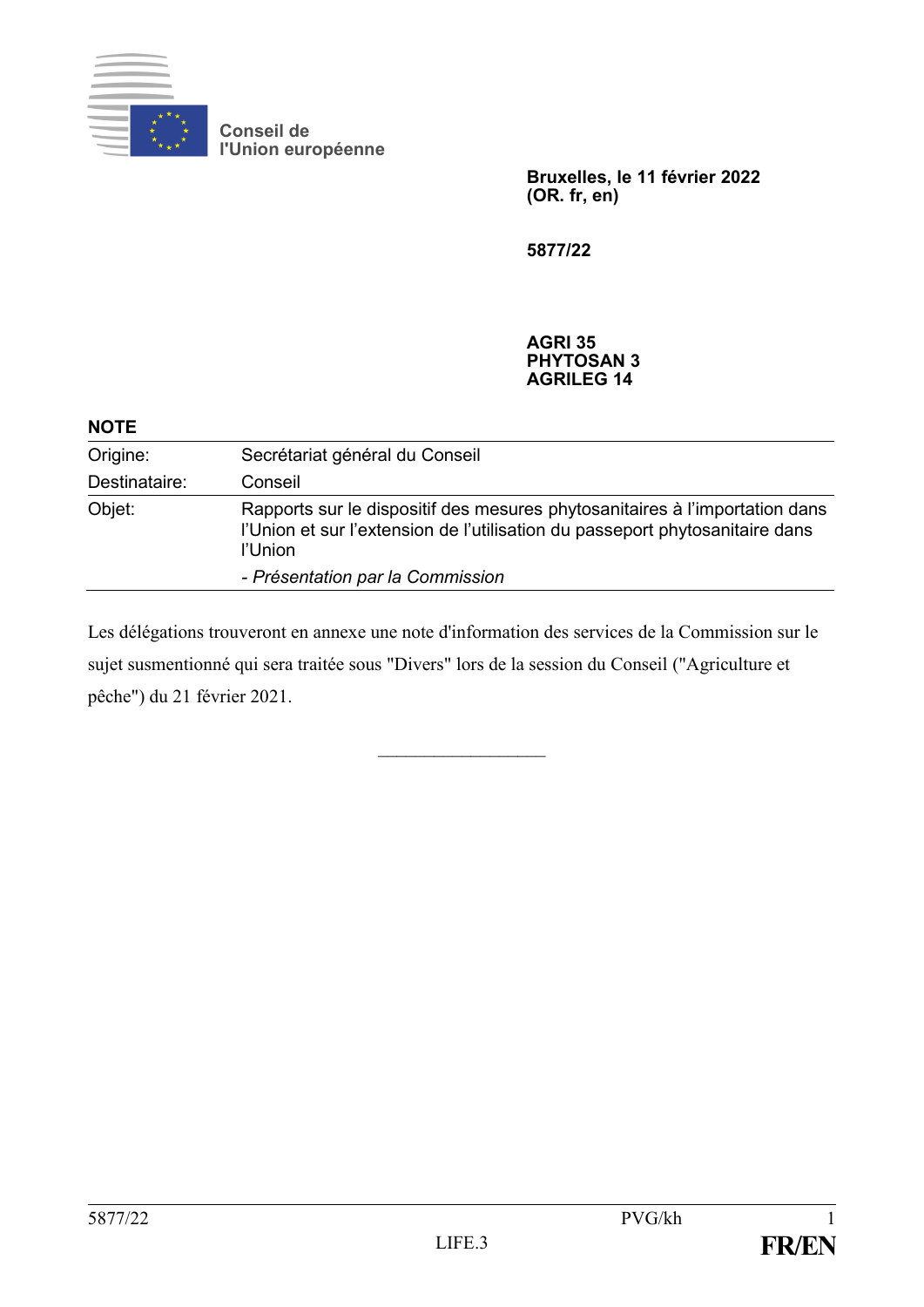### **ANNEX**

# **Reports to the European Parliament and to the Council on import measures and plant passports as provided for by Articles 50 and 79 of the Plant Health Regulation**

### *Information from the European Commission*

The new Plant Health Regulation (Regulation (EU) 2016/2031), which has been applicable since 14 December 2019, has updated and reinforced the EU's rules on plant health. These new rules contribute to sustainable agricultural and horticultural production in the EU, as well as to the protection of public and private green spaces, forests and natural landscapes. The rules also aim to ensure safe trade and to prevent the establishment of new plant pests linked to changing climatic conditions in Europe.

The new rules have brought significant changes in relation to both imports and intra-EU trade. The European Commission was therefore requested to prepare, by 14 December 2021, two reports on the application of the new rules to the European Parliament and the Council, to be accompanied, if appropriate, by a legislative proposal.

Article 50 requests the Commission to report on the enforcement and effectiveness of measures relating to imports into the Union territory, together with a cost-benefit analysis. In addition, Article 79 requests the Commission to report on the experience gained from the extension of the plant passport system to all movements of plants for planting within the Union territory, and to include a cost-benefit analysis of this system for the operators.

In order to prepare the two reports, the Commission evaluated all available evidence and carried out a stakeholder consultation using dedicated questionnaires.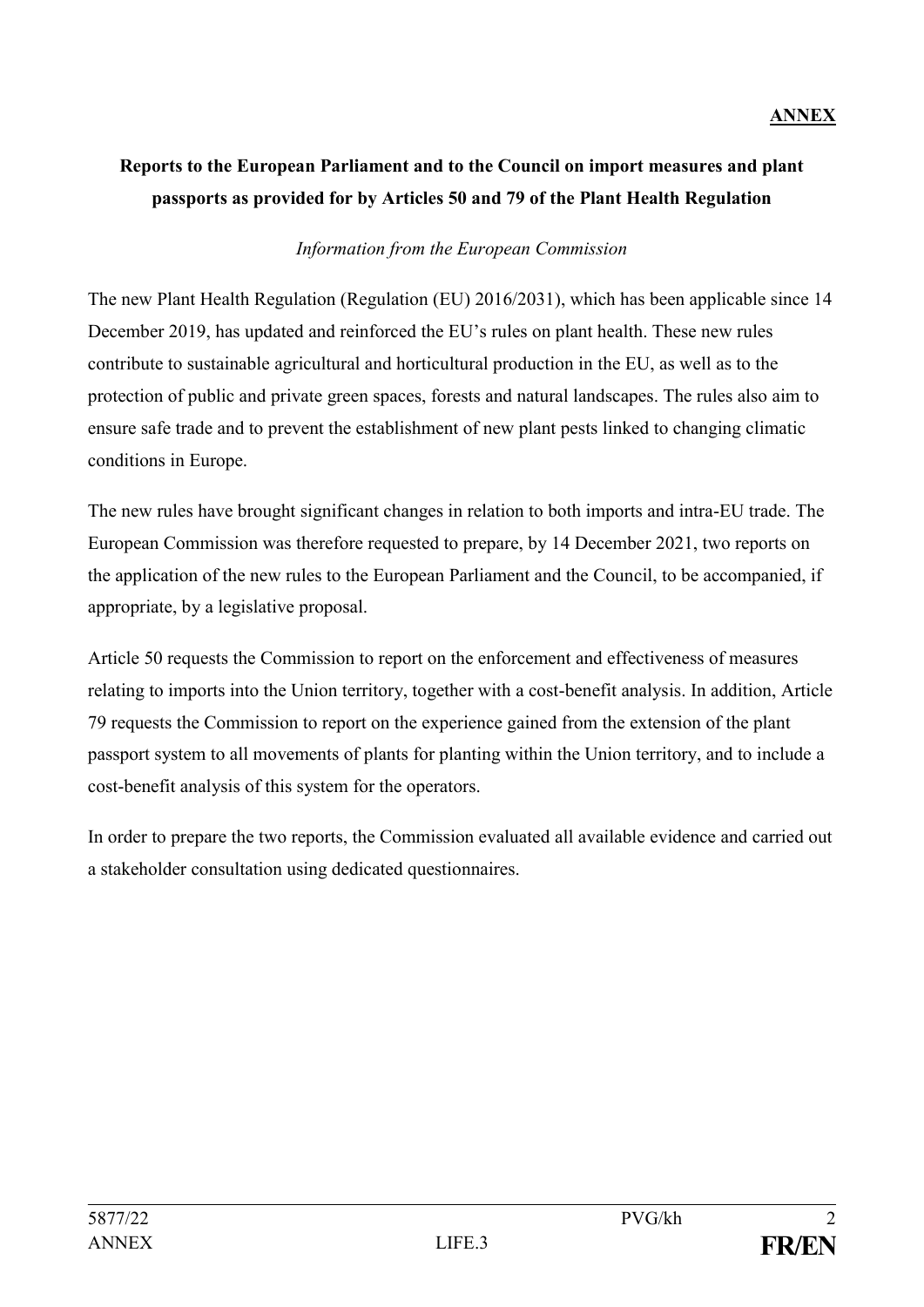For the import measures, four questionnaires were prepared on phytosanitary import procedures, import prohibitions, the use of the phytosanitary certificates and plant health provisions of the Regulation on Official Controls (Regulation (EU) 2017/625). In addition, available data on interceptions and trade was used, as well as the preliminary findings of the first five Commission audits undertaken on import controls. For the plant passports, a questionnaire was prepared on the experiences gained from the expanded and strengthened plant passport system, in particular from its extension to all plants for planting.

**The two reports were adopted by the Commission in the form of Commission Communications (COM(2021) 786 and COM(2021) 787) and transmitted to the European Parliament and the Council on 10 December 2021**. Both reports and supporting documents are available on the Commission's website**<sup>1</sup>** .

The Commission's analysis was limited by three factors: (1) the partial or limited contribution of relevant stakeholders; (2) the very short time between the entry into application of the provisions and the request for feedback; and (3) the impact of the COVID-19 pandemic on trade and relevant activities.

In consequence, it was not possible to draw firm conclusions in the reports or make legislative proposal at this stage.

# **A. Import measures**

According to the Commission's assessment, the Plant Health Regulation and the inclusion of plant health controls within the scope of the Regulation on Official Controls have contributed to achieving the objective of enhancing the phytosanitary protection of the EU and of increasing proactive action against pests. Moreover, the rules are in full compliance with the EU's international obligations.

The analysis of the feedback gathered on changes to certification requirements, together with the analysis of the available trade data, point towards a situation where benefits outweigh costs.

<sup>1</sup> **<sup>1</sup>** [https://ec.europa.eu/food/plants/plant-health-and-biosecurity/legislation/plant-health](https://ec.europa.eu/food/plants/plant-health-and-biosecurity/legislation/plant-health-rules/reports-2021_en)[rules/reports-2021\\_en](https://ec.europa.eu/food/plants/plant-health-and-biosecurity/legislation/plant-health-rules/reports-2021_en)